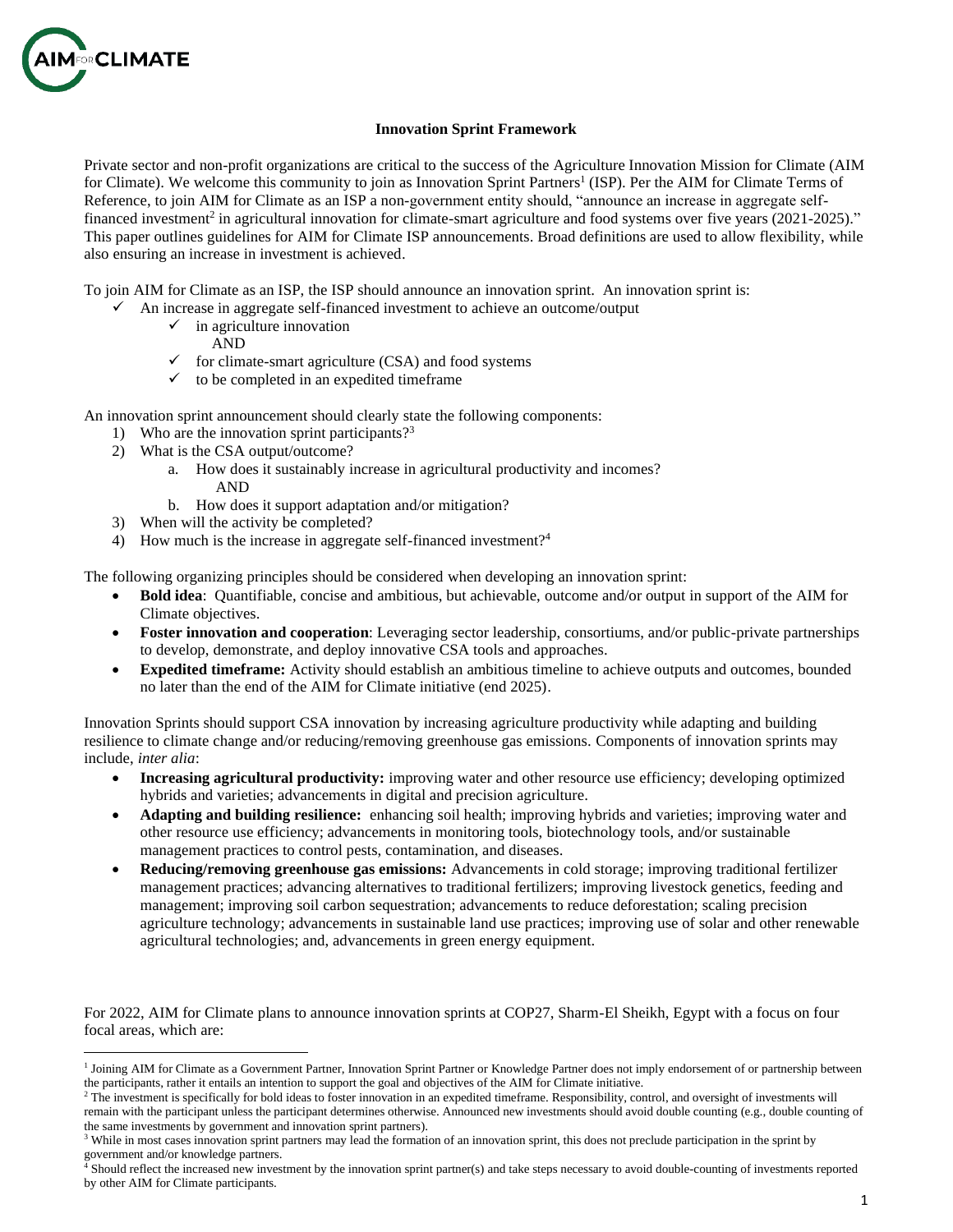- **Smallholder farmers in low- and middle-income countries (LMICs):** Innovation sprint proposals in this focal area must identify how it will result in climate-smart agricultural solutions that will benefit smallholder farmers in LMICs. Climate change is rapidly upending the landscape for smallholder agriculture - including both the crops and livestock they depend upon. Through heat, drought, floods, and emerging pests, climate change is projected to reduce agricultural productivity by as much as 30%, but with targeted investments in research, the tools smallholder farmers need to adapt to these challenges and build resilient livelihoods in the face of worsening negative impacts of climate change can be developed in time to avert catastrophe.
- **Methane Reduction**: Innovation sprint proposals in this focal area must identify how it will work to create climatesmart agricultural solutions that reduce methane emissions from agriculture and food systems. Methane (CH4) is a greenhouse gas (GHG), so its presence in the atmosphere affects the earth's temperature and climate system. Methane is the second most abundant greenhouse gas after carbon dioxide and accounts for nearly half of current net global warming. Methane is many times more potent than carbon dioxide [24-84 times depending on the timeframe] and its effects are most strongly felt in the short term. Rapidly reducing methane emissions is widely seen as the most effective strategy to limit near term warming and is essential to keep a global temperature increase of only 1.5 degrees Celsius within reach.
- **Emerging Technologies**: Innovation sprints proposals that focus on an emerging technology must identify how it utilizes and/or advances the application of an emerging technology for climate-smart agricultural solutions. Emerging technology is a term generally used to describe a new technology or continuing development of an existing technology. Emerging technologies are typically those where development, practical applications, or both are still largely unrealized such that they are emerging into prominence. Examples include nanotechnology, biotechnology, robotics, and artificial intelligence.
- **Agroecological Research**: Innovation sprint proposals in this focal area must identify research at the intersection of agronomy and ecology to facilitate climate-smart agricultural solutions. The term 'agroecology' can be interpreted in a variety of ways. In this context agroecological research is intended to incorporate the disciplines of agronomy and ecology to produce climate-smart agricultural solutions supported by science and data, enabling the economic prosperity of farmers and ranchers.

In addition to focusing on one or more of the focal areas, COP27 innovation sprint proposals are encouraged to aspire to:

- Include participation of 3 or more existing [AIM for Climate partners](https://aimforclimate.org/#partners)
- Include participation of 3 or mor[e new AIM for Climate partners](https://aimforclimate.org/#get-involved)
- Equal a total monetary value of \$50 million or more
- Coordinate/Partner with an existing innovation sprint to complement and/or expand scale/scope

Innovation Sprint Partners should quantify innovation sprint outputs/outcomes, examples include:

- Increasing productivity of crop  $X$  while reducing water utilization by  $Y$ .
- Achieve electrified tractors at cost \$X or lower that reduce farm equipment GHG emissions per unit of agricultural output by Y%.
- Improving soil management practices and advancing utilization of new seed varieties, increasing yields and reducing water by X and fertilizer inputs by Y.
- Alter management practices to reduce GHG emissions by X and increasing soil carbon sequestration by Y in crop Z while maintaining productivity on the same or less land.
- Achieve a new fertilizer at cost \$X that reduces GHG emissions per unit of agricultural output by Y%, while maintaining and/or increasing productivity on the same or less land.

All innovation sprint proposals will be considered for launch at COP17, but proposals that incorporate one or more of the focal areas will receive higher consideration. Please note that innovation sprints outside of the four focal areas will also be considered for COP27.

Innovation sprint proposals for COP27 should be submitted to [info@aimforclimate.org](mailto:info@aimforclimate.org) no later than 5:00PM Eastern, August 31, 2022.